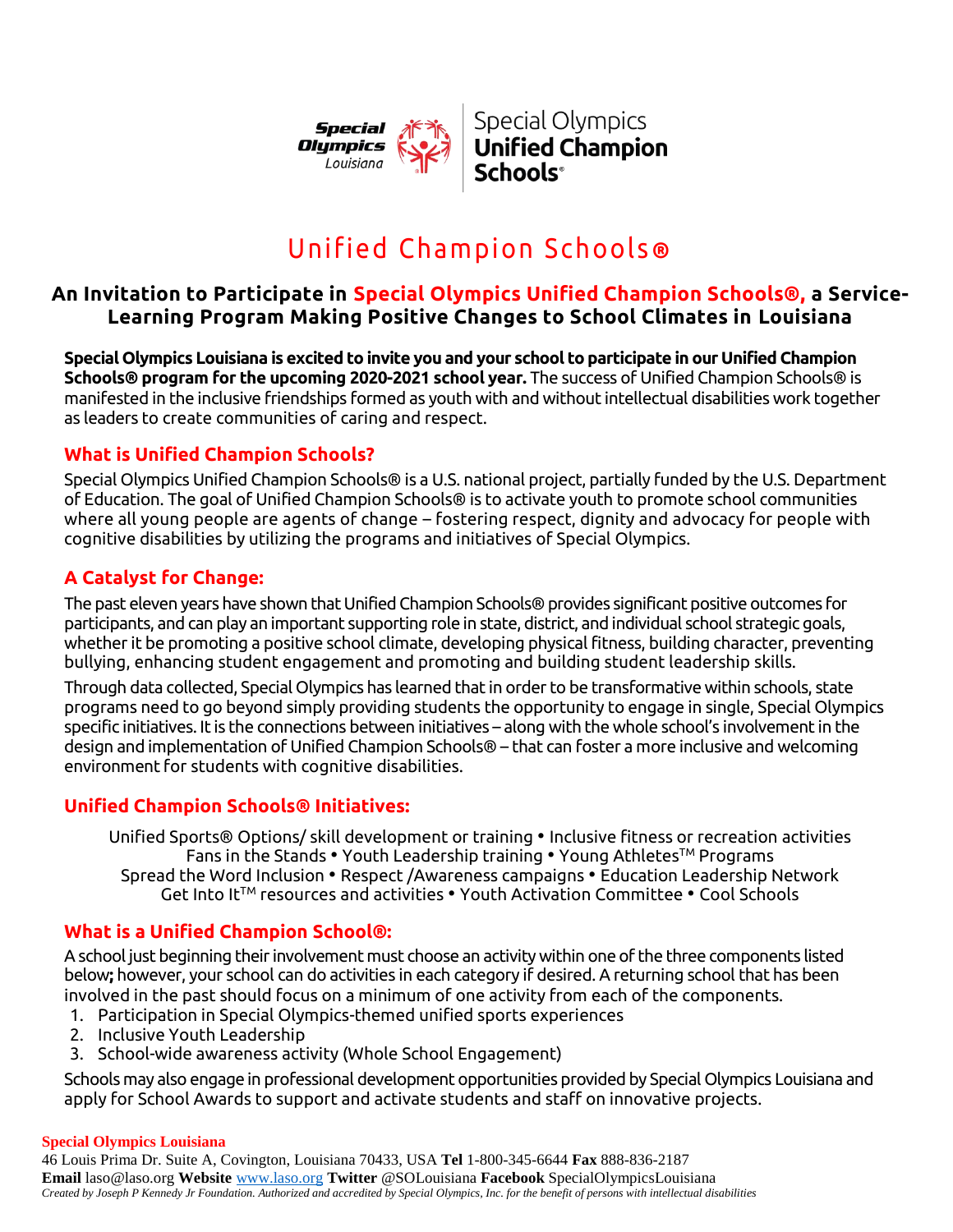## Special Olympics Louisiana Unified Champion Schools 2020-2021 School Participation Form

Please FAX scan and email to Brock Banos a[t bbanos@laso.org.](mailto:bbanos@laso.org) **This is not a contract, simply a planning tool for SOLA and Unified Champion Schools.**

| <b>SCHOOL NAME:</b>                                                                                                                                                          |        |  |
|------------------------------------------------------------------------------------------------------------------------------------------------------------------------------|--------|--|
| Mailing Address:                                                                                                                                                             |        |  |
| City/State/Zip:                                                                                                                                                              |        |  |
| <b>SCHOOL CONTACT:</b>                                                                                                                                                       |        |  |
| Phone:                                                                                                                                                                       | Email: |  |
| <b>STUDENT LEADER:</b>                                                                                                                                                       |        |  |
| Phone:                                                                                                                                                                       | Email: |  |
| <b>SCHOOL ADMINISTRATION:</b>                                                                                                                                                |        |  |
| Phone:                                                                                                                                                                       | Email: |  |
| <b>Signature of School Administration</b> (required):<br>Placing administration name on this document ensures they are aware<br>and are in support of program participation. |        |  |
| <b>Total School Enrollment:</b>                                                                                                                                              |        |  |

A school just beginning their involvement must choose **one activity from any of these categories list below;** however, your school can do activities in each category if desired. A **returning school** that has been involved in the past should focus on a **minimum of one activity from each of the components** *(Please highlight the activities you select for this year. This helps with planning and reporting)*

#### **1. CATEGORY 1: UNIFIED SPORTS**

**Unified Sports or Inclusive Sports Opportunities:** participation by students with and without intellectual disabilities. **Other Unified Sports options:** Unified P.E., unified fitness, sports clinics. **Young Athletes Program:** Sport and play program for two to seven year olds. **Unified Sports Experience:** At school event introducing students to Unified Sports

#### **2. CATEGORY 2: INCLUSIVE YOUTH LEADERSHIP**

**Students as event organizers:** Students organizing and planning Special Olympics events or inclusive activities **Special Olympics Unified Club:** Students plan/carry out recreational activities for/with Special Olympics athletes at school or in the community

**Change for Champions:** Youth Raise money for Special Olympics and their school program by collecting funds. 50% to state program, 50% goes to school.

**Student Volunteers:** Students volunteering with Special Olympics Louisiana during competition and other events. **Youth Activation Committee:** Participate in the Statewide YAC or create a committee within your school. **Youth Activation Summit:** Attend the statewide Louisiana Youth Activation Summit in March 2020.

#### **3. CATEGORY 3: SCHOOL-WIDE AWARENESS (WHOLE SCHOOL ENGAGEMENT)**

**Respect/Awareness campaign:** organize awareness campaigns encouraging respect, tolerance and acceptance for all **Fans in the Stands:** Students cheer as fans for Special Olympics athletes at school events or local competitions **Get Into ItTM** : Utilize free online lessons and resources endorsed by the Department of Education for use in general education classrooms that teaches about character education, respect, acceptance, power of words, etc. Learn more about Get Into It™ at[: https://getintoit.specialolympics.org/](https://getintoit.specialolympics.org/) or email bbanos@laso.org **Spread the Word Inclusion:** Students learn to spread acceptance, respect, and dignity throughout their school by taking the pledge of inclusion.

#### **Special Olympics Louisiana**

46 Louis Prima Dr. Suite A, Covington, Louisiana 70433, USA **Tel** 1-800-345-6644 **Fax** 888-836-2187 **Email** laso@laso.org **Website** [www.laso.org](http://www.laso.org/) **Twitter** @SOLouisiana **Facebook** SpecialOlympicsLouisiana *Created by Joseph P Kennedy Jr Foundation. Authorized and accredited by Special Olympics, Inc. for the benefit of persons with intellectual disabilities*